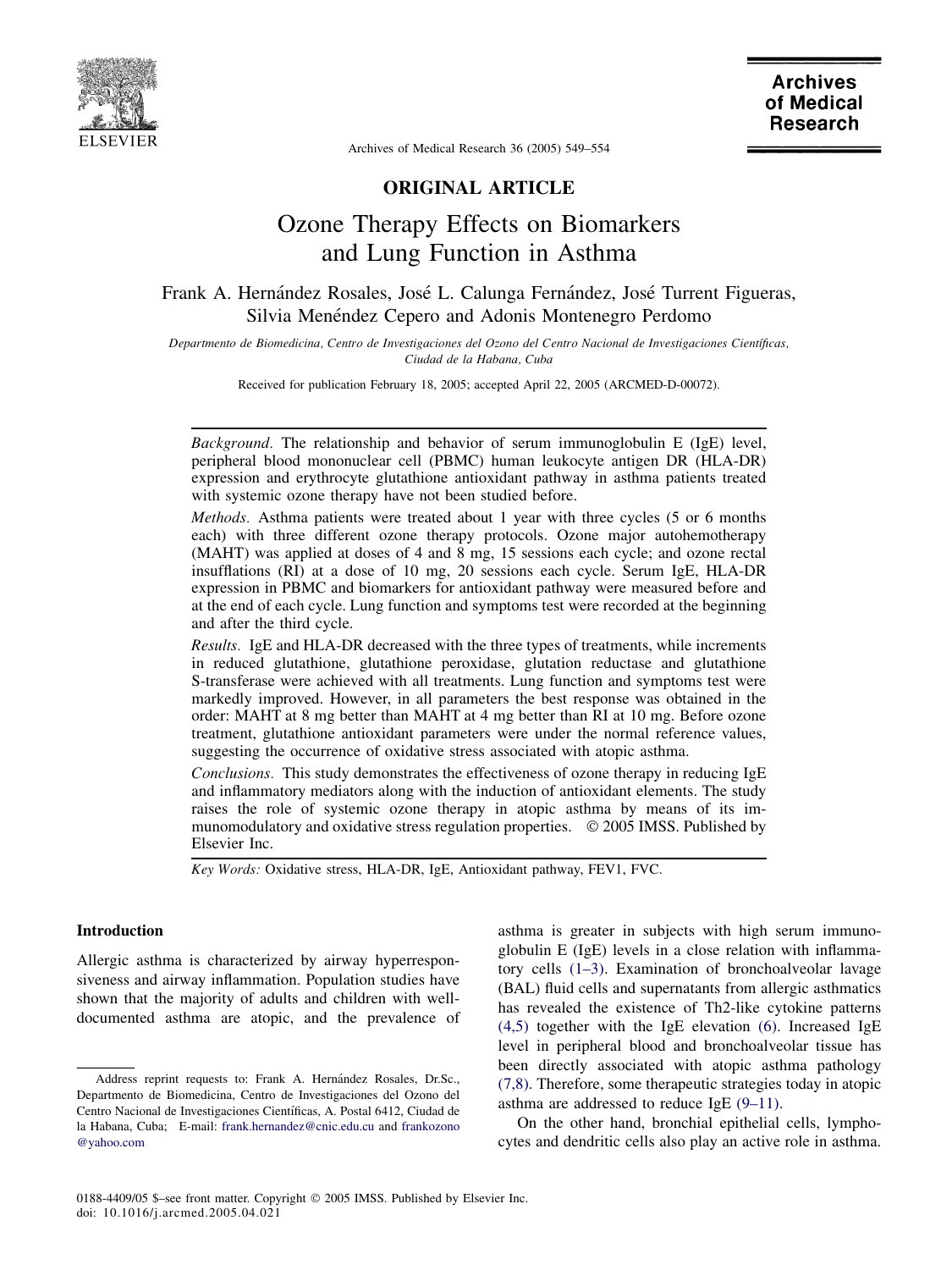After allergen activation they release increased amounts of inflammatory mediators [\(12–14\)](#page-4-0) and express higher levels of human leukocyte antigen DR (HLA-DR) molecule [\(15–](#page-4-0) [17\)](#page-4-0), which have been identified as a marker for eosinophil activation and therefore implicated in the cellular network underlying inflammation in asthma.

Systemic ozone therapy has been proven to be effective to modulate immune system by inducing the production of cytokines from peripheral blood mononuclear cells (PBMC) [\(18,19\)](#page-4-0) and to regulate the oxidative stress by inducing an increase of cellular antioxidant system [\(20–22\).](#page-4-0)

Taking into account that Th2 cytokines are pivotal in regulating the allergic phenotype, the IgE response or the inflammatory cell-mediated function [\(23\),](#page-5-0) we explore the hypothesis that systemic ozone therapy has a beneficial role in asthma by reducing IgE level and inflammatory mediators along with a positive influence on the antioxidant defense system.

## Materials and Methods

#### Patients and Treatments

One hundred thirteen asthmatic patients (ages: 15–50 years) including both sexes were treated by ozone therapy. They were divided into three groups. Two groups were treated by ozone major autohemotherapy (MAHT) and the other one by ozone rectal insufflations (RI). All received three cycles of treatment. Each cycle comprised 15 sessions (five a week) for MAHT using an ozone dose of 4 mg (20 µg/mL per mL of blood and 200 mL of volume) in the first group, or 8 mg  $(40 \mu g/mL)$  per mL of blood and 200 mL of volume) in the second one. MAHT was done by using sodium citrate 3.8% in blood transfusion glass flasks. Each cycle of the third group comprised 20 sessions using an ozone dose of 10 mg (50 µg/mL and 200 mL of gas volume). Time between cycles was 5 or 6 months in all groups. No other medication was given during the study.

All patients signed a specific consent to participate in the study and the Scientific and Ethical Committee from Ozone Research Center of Cuba approved the entire project.

### **Determinations**

Blood samples were drawn from patients before and at the end of each cycle. Red blood cells, serum and PBMC were obtained by gentle centrifugation and Ficoll-Hypaquedextran gradient. Total serum IgE quantification was done using a commercially available immunoenzymatic ELISA kit. For HLA-DR measurement, a flow cytometry study on lymphocyte subpopulation was done using the ior dr1 (IgG2a) anti HLA class II fluorescent (FITC) monoclonal antibody. Reduced glutathione (GSH) and glutathione reductase (GR) were measured in erythrocytes using the methods of Beutler [\(24\)](#page-5-0). Erythrocyte glutathione peroxidase (GPx) and glutathione-S-transferase (GST) activities were measured by the modification of Faraj et al. [\(25\)](#page-5-0) to the method of Thomson [\(26\)](#page-5-0) and by the method proposed by Habig and Jakoby [\(27\),](#page-5-0) respectively.

Symptoms scores were recorded and respiratory function tests (forced expiratory volume at 1 sec [FEV1] and forced vital capacity [FVC]) were done using baseline spirometry tests before and at the end of each cycle.

## Statistical Analysis

Analysis of the results was done using the values before starting the first cycle and those at the end of the third cycle of treatment. Results are expressed as mean  $\pm$  SD. Comparison of matched samples was done by Wilcoxon test. A p value  $\leq 0.05$  was considered to be statistically significant.

# Results

#### Patient Classification

Serum IgE and HLA-DR expression values before and after ozone therapy are reported in Table 1. A trend to diminish the values of both parameters was observed after ozone therapy because only HLA-DR with MAHT (8 mg) decreased statistically significantly. Before treatment, average IgE levels were 193  $\pm$  73 IU/mL for MAHT (4 mg),  $225 \pm 87$  IU/mL for MAHT (8 mg), and  $196 \pm 52$ IU/mL for RI (10 mg), whereas HLA-DR averages were  $32 \pm 12\%$  for MAHT (4 mg),  $27 \pm 12\%$  for MAHT (8 mg), and 29  $\pm$  12% for RI (10 mg). Very high abnormal values were not present in any of the three groups, indicating that all patients did not have the same asthma stage; therefore, they would not respond equally to the treatment.

Consequently, a distribution according to serum IgE level and PBMC HLA-DR expression was done ([Table 2](#page-2-0)). Patients with very high figures in both parameters comprised only 43%. The rest of the patients had at least one of these parameters below the cut-off levels. We have established high cut-off levels of 250 IU/mL for IgE and 35% for HLA-DR; however, other authors assume cut-off

Table 1. Values of serum IgE and HLA-DR expression in PBMC before and after ozone therapy for the entire number of patients

|                                                                                           |        | $IgE$ (IU/mL)                                                                                                                                              | HLA-DR $(\%)$ |       |
|-------------------------------------------------------------------------------------------|--------|------------------------------------------------------------------------------------------------------------------------------------------------------------|---------------|-------|
| Treatment                                                                                 | Before | After                                                                                                                                                      | <b>Before</b> | After |
| MAHT $(4 \text{ mg}) (n = 35)$<br>MAHT $(8 \text{ mg}) (n = 41)$<br>RI (10 mg) $(n = 37)$ |        | $193 \pm 73$ $194 \pm 81$ $32 \pm 12$ $29 \pm 8$<br>$225 \pm 87$ $188 \pm 78$ $27 \pm 10$ $21 \pm 2^*$<br>$196 \pm 52$ $194 \pm 74$ $29 \pm 12$ $27 \pm 9$ |               |       |

PBMC, peripheral blood mononuclear cells; MAHT, major autohemotherapy; RI, rectal insufflations;  $n$ , number of patients.  $p^* = 0.05$ .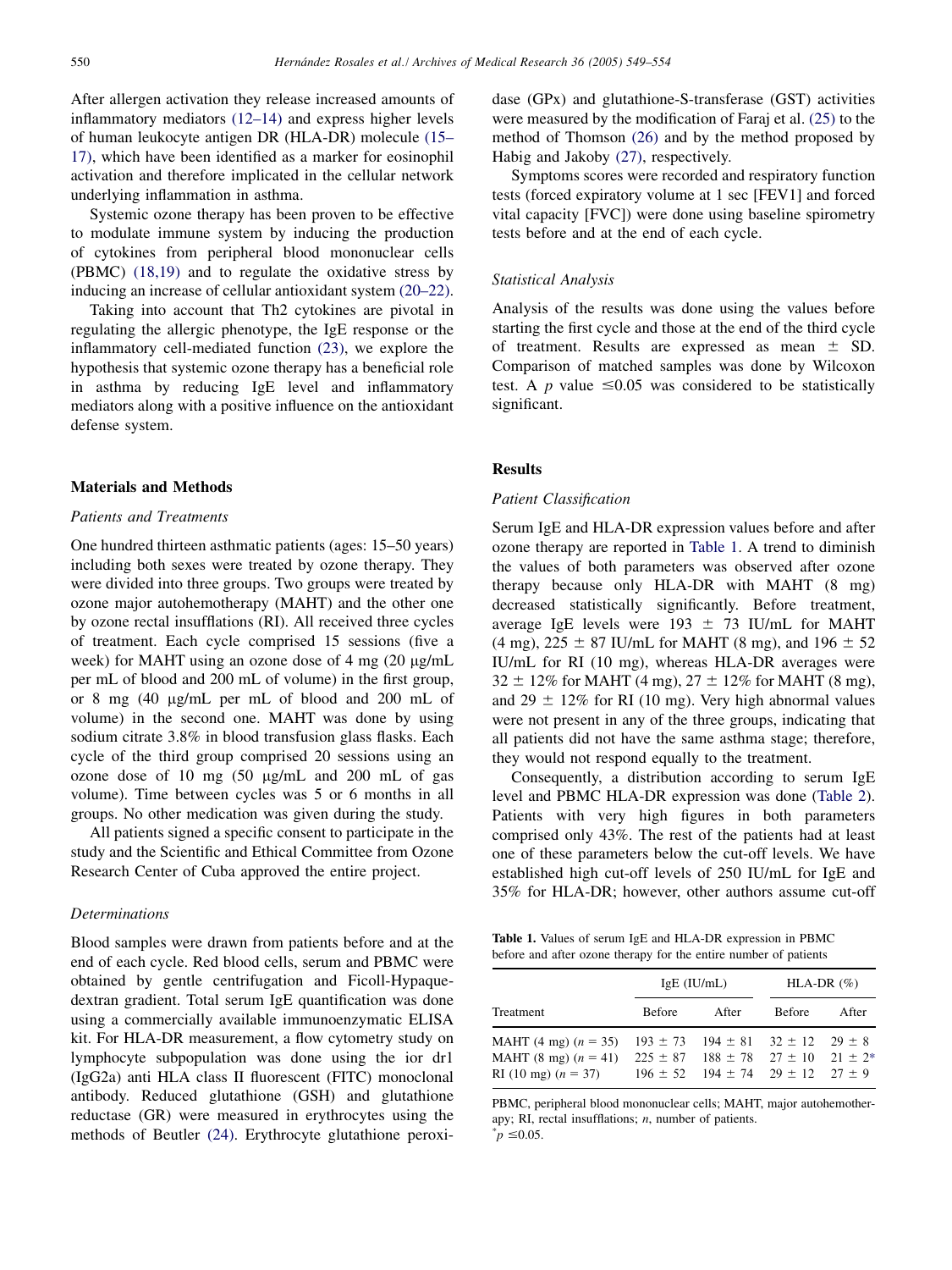<span id="page-2-0"></span>

|  | <b>Table 2.</b> Subgroup classification according to high serum IgE |  |  |
|--|---------------------------------------------------------------------|--|--|
|  | $(>250$ IU/mL) and high HLA-DR $(>35\%)$                            |  |  |

| Subgroup                 | <b>MAHT</b><br>$(4 \text{ mg})$ | <b>MAHT</b><br>$(8 \text{ mg})$ | RI<br>$(10 \text{ mg})$ | Total<br>(%) |
|--------------------------|---------------------------------|---------------------------------|-------------------------|--------------|
| High $IgE + high HLA-DR$ | 18                              | 15                              | 16                      | 49 (43)      |
| Normal IgE or HLA-DR     | 17                              | 26                              | 21                      | 64 (57)      |
| Total                    | 35                              | 41                              | 37                      | 113(100)     |

HLA-DR, human leukocyte antigen DR; MAHT, major autohemotherapy; RI, rectal insufflation.

levels between 121 and 150 for IgE  $(28-30)$ , and  $\leq 25\%$  for HLA-DR [\(16,31\)](#page-4-0). This reason is because many patients are in the normal subgroup in our study. We have established high cut-off levels in order to be sure we are evaluating a real atopic subgroup of asthmatic patients.

# Ozone Therapy Effects on IgE, HLA-DR and Glutathione Antioxidant Pathway

Figures 1 and 2 show MAHT at a dose of 4 mg produced a slight, non-statistically significant decrease in IgE level (15%) and HLA-DR expression (10%) at the end of the third cycle compared with the starting values. However, MAHT at a dosage of 8 mg produced in IgE level (61%) and HLA-DR expression (57%) statistically significant decreases. Rectal insufflations also induced a significant decrease in both parameters (30% for IgE and 40% for HLA-DR).

Results for glutathione antioxidant pathway are shown in [Table 3.](#page-3-0) GPx raised in a statistically significant manner with MAHT (4 mg) at the end of the third cycle of ozone treatment (8.90 vs. 11.26 IU/gHb). However, ozone therapy with MAHT (8 mg) produced significantly higher values in all of the antioxidant biomarkers  $(GSH = 1.78 \text{ vs. } 2.86$ 



Figure 1. IgE values before first and after third cycle of ozone therapy in patients with real atopic asthma.  $\frac{k}{p}$  <0.05.



Figure 2. HLA-DR values before first and after third cycle of ozone therapy in patients with real atopic asthma. \* $p$  <0.05.

 $\mu$ mol/gHb; GPx = 7.56 vs. 14.21 IU/gHb; GR = 4.50 vs. 6.02 IU/gHb;  $GST = 5.84$  vs. 9.99 IU/gHb). Treatment with RI (10 mg) stimulated remarkable increase in GPx (8.35 vs. 11.50 IU/gHb) and GST (7.01 vs. 10.08 IU/gHb) enzymes.

The changes that occurred in lung function are displayed in [Table 4](#page-3-0). No statistical changes were observed in any of the pulmonary function parameters with MAHT (4 mg). Nevertheless, a positive tendency was observed in the three parameters. MAHT-8 mg showed a significant recovery of FVC (2.34 vs. 2.99 L) and both forms of  $FEV<sub>1</sub>$  (1.46 vs. 2.20 L and 46.00 vs. 73.25%). A statistically significant increase was also observed for both forms of  $FEV<sub>1</sub>$  (1.59 vs. 1.81 L and 50.53 vs. 59.63%) when RI (10 mg) was applied. FVC was not statistically significantly increased.

Clinical improvement from episodic dyspnea, wheezing and medication was better with MAHT (8 mg) than with RI (10 mg), and better than MAHT (4 mg) (data not shown).

### **Discussion**

In our opinion, airway hyperresponsiveness is closely related to the redox and immunological status of asthma patients; therefore, systemic ozone therapy with its properties for oxidative stress regulation and modulation of the immune system can be viewed as an efficient therapy for atopic asthma.

In the present study we observed that the three groups of ozone therapy treatments produced remarkable decreases in IgE level and HLA-DR expression. Considering the extension effect on each group, the results suggest that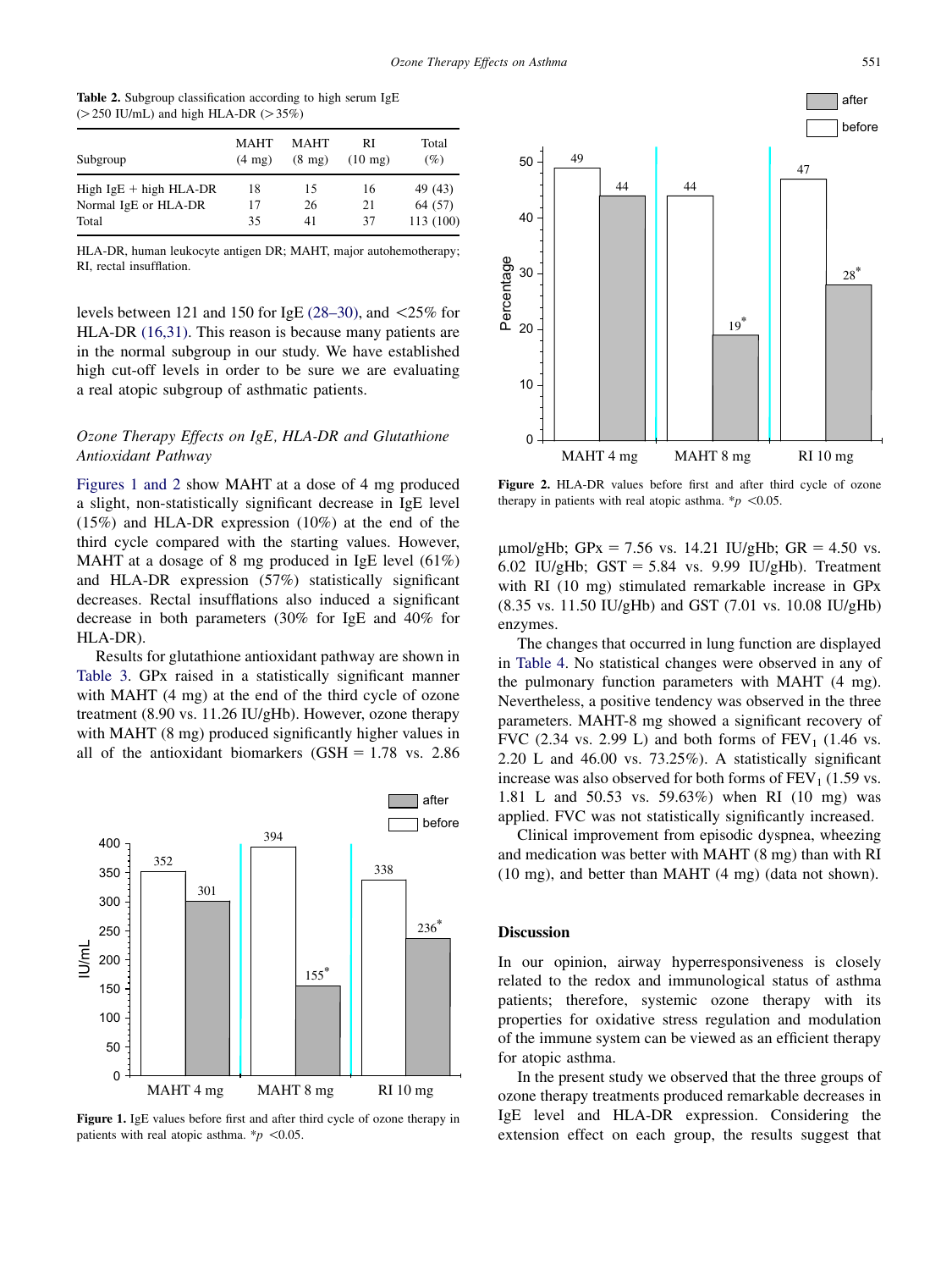| MAHT(4 mg)                         |                                    |                                    | MAHT(8 mg)                           |                                    | RI(10 mg)                           |  |
|------------------------------------|------------------------------------|------------------------------------|--------------------------------------|------------------------------------|-------------------------------------|--|
| Before                             | After                              | Before                             | After                                | Before                             | After                               |  |
| $1.65 \pm 0.14$                    | $1.75 \pm 0.39$                    | $1.78 \pm 0.22$                    | $2.86 \pm 0.34*$                     | $1.80 \pm 0.10$                    | $1.93 \pm 0.11$<br>$11.50 \pm 1.2*$ |  |
| $3.25 \pm 0.80$<br>$6.55 \pm 0.35$ | $3.46 \pm 0.24$<br>$6.22 \pm 0.95$ | $4.50 \pm 0.71$<br>$5.84 \pm 1.21$ | $6.02 \pm 0.20*$<br>$9.99 \pm 0.80*$ | $3.89 \pm 0.23$<br>$7.01 \pm 1.01$ | $3.91 \pm 0.4$<br>$10.08 \pm 1.1*$  |  |
|                                    | $8.90 \pm 1.11$                    | $11.26 \pm 0.8^*$                  | $7.56 \pm 1.40$                      | $14.21 \pm 1.98*$                  | $8.35 \pm 0.98$                     |  |

<span id="page-3-0"></span>Table 3. Glutathione antioxidant pathway values before and after three cycles of ozone therapy in real atopic asthma patients

Values for GSH are expressed in  $\mu$ mol/g Hb, and for GPx, GR, and GST are expressed in IU/g.Hb.

 $p \leq 0.05$ .

both parameters are closely related because their responses were apparently similar. Another conclusion drawn from these results is that ozone therapy effect is dependent on the applied route and ozone concentration.

It has been suggested that reactive oxygen species (ROS) play an important role in the pathogenesis of airway inflammatory diseases [\(32,33\)](#page-5-0). In asthma patients, a correlation has been found between the degree of bronchial responsiveness to methacholine and the production of superoxide anion by peripheral polymorphonuclear leukocytes [\(34,35\)](#page-5-0). Katsumata et al. reported that ROS could induce bronchoconstriction and airway hyperresponsiveness in anesthetized cats [\(36\)](#page-5-0). On the other hand, glutathione and antioxidant enzymes have been found to protect the lung against ROS toxicity [\(37,38\)](#page-5-0). These findings demonstrate that ROS exert a direct effect in mediating bronchial responsiveness and asthma. Because ozone therapy has the property to regulate the oxidative stress caused by ROS [\(20–22\)](#page-4-0), we tried to determine if there is some relationship between asthma immunological mediators and antioxidant defense systems. One of these antioxidant defense systems is the glutathione antioxidant pathway, which includes the enzymes GPx, GST and GR, together with GSH metabolite.

In our study we found the three groups of patients had values under normal range for GSH  $(<2.00 \mu mol/g$  Hb) and GPx  $(<11.62$  IU/g Hb) before ozone treatment (Table 3), suggesting the existence of oxidative stress in these patients. This is evidence for the relationship between high IgE level and the oxidative stress occurrence. After ozone treatment MAHT at a dose of 4 mg induced a significant increase in GPx enzyme activity (approximately 130%), with non-statistically significant changes in the rest of the parameters. MAHT at a dose of 8 mg influenced positively all the components of the glutathione antioxidant pathway; the major increase being in the GPx (approximately 190%), followed by GST (approximately 170%), GSH (approximately 160%), and finally GR (approximately 140%). RI at a dose of 10 mg produced significant enhancement in GPx (138%) and GST (144%) enzymes and no significant changes in GSH and GR parameters. It is evident that MAHT at ozone dose of 8 mg induced the most powerful response in stimulating the glutathione antioxidant pathway, followed by the response induced by RI at ozone dose of 10 mg. MAHT at 4 mg produced a mild response. Thus, the effect on glutathione antioxidant pathway was also dose and route dependent. This behavior was inversely similar to that seen for IgE and HLA-DR. For that reason, we assumed in these patients there was a close relationship between the asthma immunological mediators and the antioxidant system. It is important to point out that all groups of patients remarkably improved their oxidative stress condition. It has been proven that antioxidant therapy inhibits airway inflammation and hyperresponsiveness in a mouse model of asthma, suggesting that this may be useful as adjuvant therapy for bronchial asthma [\(39\).](#page-5-0)

Marked improvement in objective function tests was achieved after three cycles of ozone therapy (Table 4). There were highly significant increments in the mean from FVC and  $FEV<sub>1</sub>$  with MAHT (8 mg). However, patients with MAHT (4 mg) did not have statistically significant increments of these function tests, although a trend to elevate these values is observed. Patients with RI (10 mg) had a remarkable increase in  $FEV<sub>1</sub>$  but not in FVC. Comparison among the three groups of patients shows that the highest increment for  $FEV<sub>1</sub>$  was obtained with MAHT (8 mg) followed by RI (10 mg) and MAHT (4 mg) in agreement with the behavior for the responses of IgE, HLA-DR and antioxidant biomarkers.

Table 4. Effect of ozone therapy on pulmonary function tests before and after three cycles of treatment

|             | <b>Before</b>     |            | After                |
|-------------|-------------------|------------|----------------------|
|             |                   | MAHT(4 mg) |                      |
| $FVC$ (L)   | $2.39 \pm 0.39$   |            | $2.63 \pm 0.56$      |
| $FEV1$ (L)  | $1.56 \pm 0.33$   |            | $1.79 \pm 0.53$      |
| $FEV_1(\%)$ | $49.60 \pm 14.68$ |            | $57.60 \pm 20.36$    |
|             |                   | MAHT(8 mg) |                      |
| $FVC$ (L)   | $2.34 \pm 0.28$   |            | $2.99 \pm 0.60**$    |
| $FEV1$ (L)  | $1.46 \pm 0.20$   |            | $2.20 \pm 0.57***$   |
| $FEV_1(\%)$ | $46.00 \pm 8.10$  |            | $73.25 \pm 19.70***$ |
|             |                   | RI(10 mg)  |                      |
| $FVC$ (L)   | $2.44 \pm 0.45$   |            | $2.59 \pm 0.56$      |
| $FEV1$ (L)  | $1.59 \pm 0.39$   |            | $1.81 \pm 0.52*$     |
| $FEV_1(\%)$ | $50.53 \pm 13.58$ |            | $59.63 \pm 20.46*$   |
|             |                   |            |                      |

 $p^*$  < 0.05;  $p^*$  < 0.02;  $p^*$  = 10.001.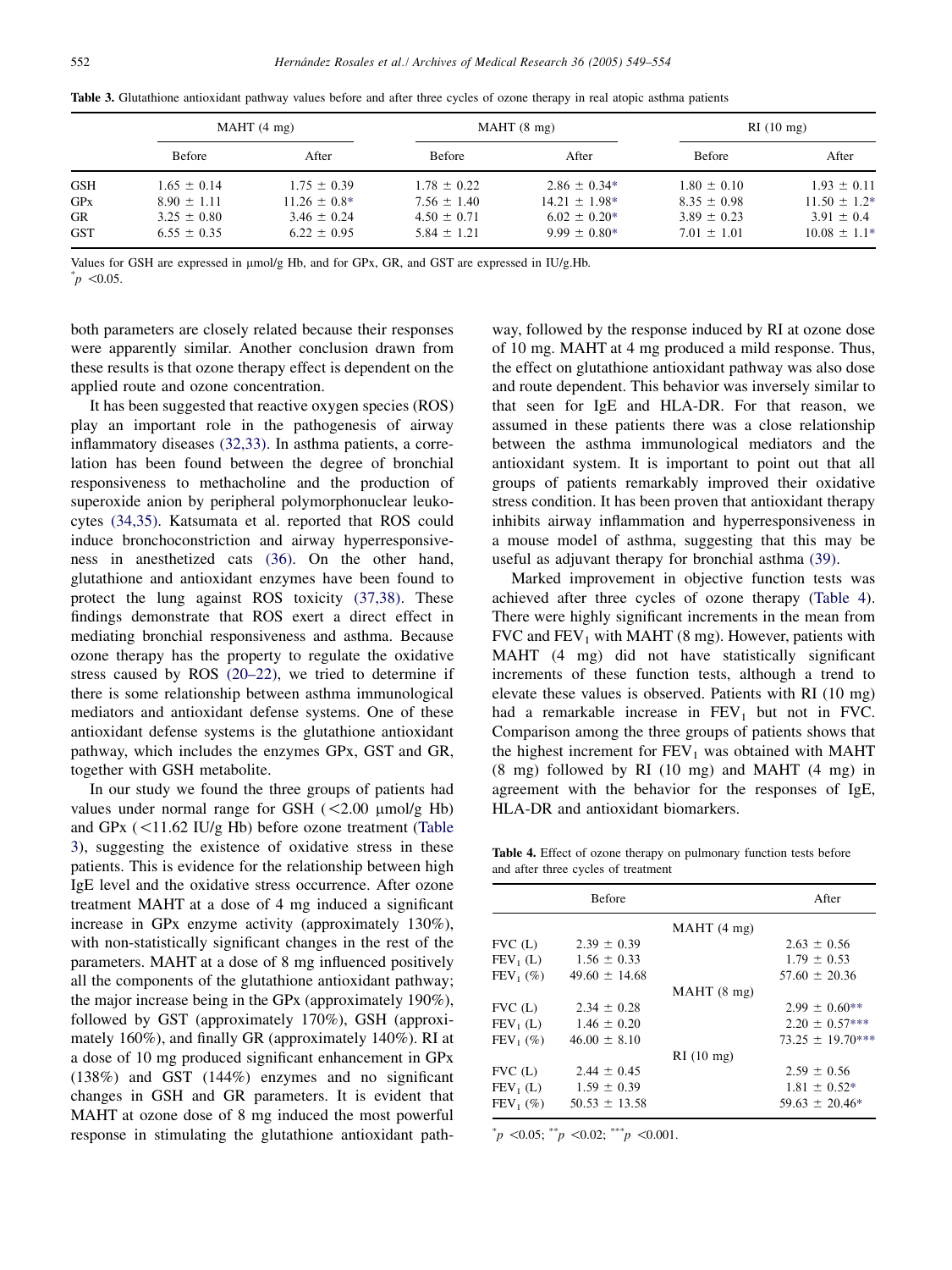<span id="page-4-0"></span>There was also marked improvement in clinical symptoms. Clinical amelioration achieved in episodic dyspnea, wheezing and medication was reported with the same behavior pattern observed for lung function tests. Therefore, the present data corroborate the beneficial effects of ozone therapy in asthma patients.

In a previous paper we have demonstrated MAHT at 8 mg induces a significant reduction in serum IgE and HLA-DR expression in PBMC, together with a modulation in  $CD3^+$ ,  $CD4^+$  and  $CD8^+$  lymphocyte subpopulations [\(40\)](#page-5-0). In our present study, we found similar results for IgE and HLA-DR together with remarkable induction of glutathione antioxidant system and improvement in function and symptom tests using MAHT at an ozone dose of 8 mg and 4 mg and RI at 10 mg. Essentially the agreement in the response pattern for all parameters suggests that ozone therapy modulated the immune system for IgE production along with the induction in antioxidant system. These events allowed the improvement in the asthma state.

The mechanism for immune system modulation is not yet totally proven. We can indirectly assume ozone therapy influenced synthesis and release of cytokines (18,19) in such a way that a change from Th2 to Th1 (IL-2, IFN $\gamma$ ) cytokine pattern occurs, or ozone therapy acted as a Th2 cytokine inhibitor. The change in cytokine pattern could be the reason for the reduction in the release and expression of asthma mediators (IgE, HLA-DR) [\(41,42\)](#page-5-0). Changes from Th2 to Th1 cytokine pattern have been demonstrated to counteract the airway hyperresponsiveness and bronchial inflammation [\(43,44\)](#page-5-0). In the presence of IL-4 and IL-13, the B cell undergoes class switching to produce IgE [\(45\)](#page-5-0), which can induce the release of pro-inflammatory cytokines including the expression of HLA-DR. It is important to remark that the selection of ozone concentration is a fundamental aspect in cytokine release [\(46,47\).](#page-5-0) Our results are in accordance with this concept because our best results were in the proposed ozone concentration range for cytokine release. Combination of the expressed actions may be the possible mechanism by which ozone therapy has its beneficial effect on asthmatic patients. However, experimental evidence of cytokine type released after ozone therapy application is needed. This could be our next objective.

In summary, our study corroborates the outstanding role of IgE and its direct relationship in the induction of oxidative stress and subsequent bronchial inflammation in allergenic asthma patients. Moreover, we have proven the hypothesis that in these patients systemic ozone therapy reduces IgE level and PBMC HLA-DR expression along with antioxidant system induction. Thus, ozone therapy can be seen as a new therapeutic or adjuvant approach for atopic asthma, thanks to its immunomodulation and oxidative stress regulation properties.

#### References

- 1. Burrows B, Martinez FD, Halonen M. Association of asthma with serum IgE levels and skin-test reactivity to allergens. N Engl J Med 1989;320:271–277.
- 2. Tuñon de Lara M. Immunoglobulines E et cellules de l'inflammation. Rev Mal Resp 1996;13:27–32.
- 3. Sunyer J, Anto JM, Castellsagué J, Soriano JB, Roca J. Total serum IgE is associated with asthma independently of specific IgE levels. Eur Respir J 1996;9:1880–1884.
- 4. Robinson DS, Hamid Q, Ying S, Tsicopoulos A, Barkans J, Bentley AM, Corrigan C, Durham SR, Kay AB. Predominant Th2 like bronchoalveolar T-lymphocyte population in atopic asthma. N Engl J Med 1992;326:298–304.
- 5. Taube C, Dakhama A, Gelfan EW. Insights into the patogénesis of asthma utilizing murine models. Int Arch Allergy Immunol 2004;135: 173–186.
- 6. Magnam A, Romanet S, Vervloet D. Asthma and allergy. Rev Prat 2001;15:511–516.
- 7. Maddox L, Schwartz DA. The pathophysiology of asthma. Annu Rev Med 2002;53:477–498.
- 8. Noguchi E, Shibasaki M, Kamioka M, Yakouchi Y, Yamakawa-Kobayashi K, Hamaguchi H, Matsui A, Arinami T. Association between a new polymorphism in the activation-induced cytidine deaminase gene and atopic asthma and the regulation of total serum IgE levels. J Allergy Clin Immunol 2001;108:382–386.
- 9. Brownell J, Casale TB. Anti-IgE therapy. Immunol Allergy Clin North Am 2004;24:551–568.
- 10. D'Amato G. Treating atopic asthma with the anti-IgE monoclonal antibody. Monaldi Arch Chest Dis 2002;57:117–119.
- 11. Stelmach I, Grzelewski T, Majak J, Bobrowska M, Jerzynska J, Kuna P. The effect of triamcilone, monteluskast and formoterol on serum levels of IL-4 IgE and clinical parameters in children with asthma. Pol Merkuriuz Lek 2001;11:247–251.
- 12. Poston R, Litchfield P, Chanez P, Lacoste JY, Lee TK, Bousquet J. Immunohistochemical characterization of the cellular infiltration of asthmatic bronchi. Am Rev Respir Dis 1992;145:918–921.
- 13. Djukanovic R, Roche WR, Wilson JW, Besley CRW, Twentyman OP, Howarth PH, Holgate ST. State of the art: mucosal inflammation in asthma. Am Rev Respir Dis 1990;142:434–437.
- 14. Campbell AM, Chanez P, Vignola AM, Bousquet J, Couret I, Michel FB, Godard PH. Functional characteristic of bronchial epithelium obtained by brushing in from asthmatic and normal subjects. Am Rev Respir Dis 1993;147:529–534.
- 15. Vignola AM, Campbell AM, Chanez P, Bousquet J, Lacoste PP, Michel FB, Godard PH. HLA-DR and ICAM-1 expression on bronchial epithelial cells in asthma and chronic bronchitis. Am Rev Respir Dis 1993;148:689–694.
- 16. Kim YK, Oh HB, Oh SY, Cho SH, Kim YY, Min KU. HLA-DRB1\*07 may have a susceptibility and DRB1\*04 a protective effect upon the development of a sensitization to house mite Dermatophagoides pteronyssinus. Clin Exp Allergy 2001;31:110–115.
- 17. Jahnsen FL, Moloney ED, Hogan T, Upham JW, Burke CM, Holt PG. Rapid dendritic cell recruitment to the bronchial mucosa of patients with atopic asthma in response to local allergen challenge. Thorax 2001;56:823–826.
- 18. Bocci V. Ozone: a mixed blessing. New mechanisms of the action of ozone on blood cells make ozonated major autohemotherapy a rational approach. Res Compl Med 1996;3:25–33.
- 19. Bocci V, Luzzi E, Corradeschi E, Paulesu L, Rossi R, Cardaioli E, Di Simplicito P. Studies on the biological effects of ozone: 4 cytokine production and glutathione levels in human erythrocytes. J Biol Regul Homeost Agents 1993;7:133–138.
- 20. Bocci V. Does ozone therapy normalize the cellular redox balance? Med Hypot 1996;46:150–154.